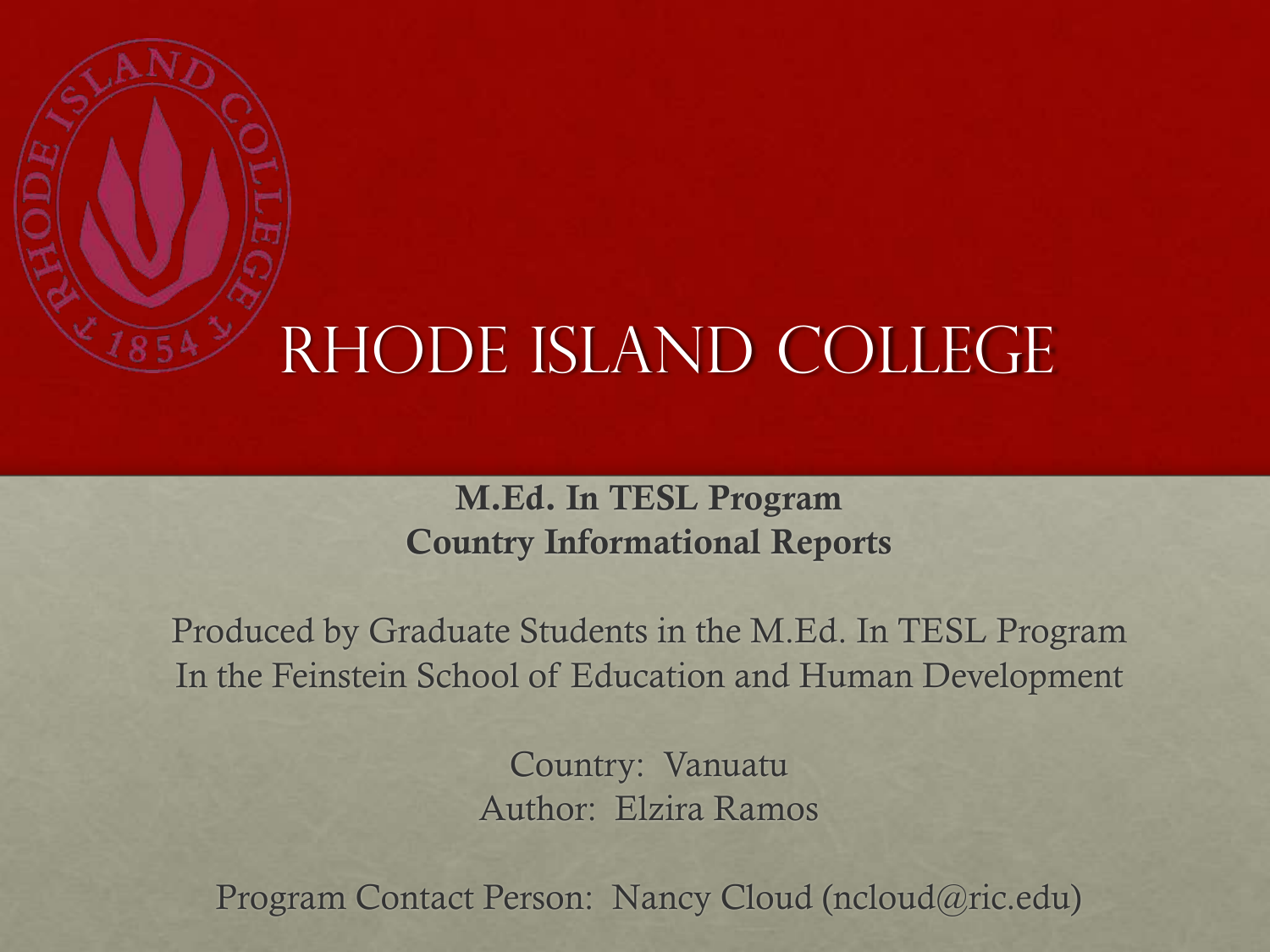



Information compiled by

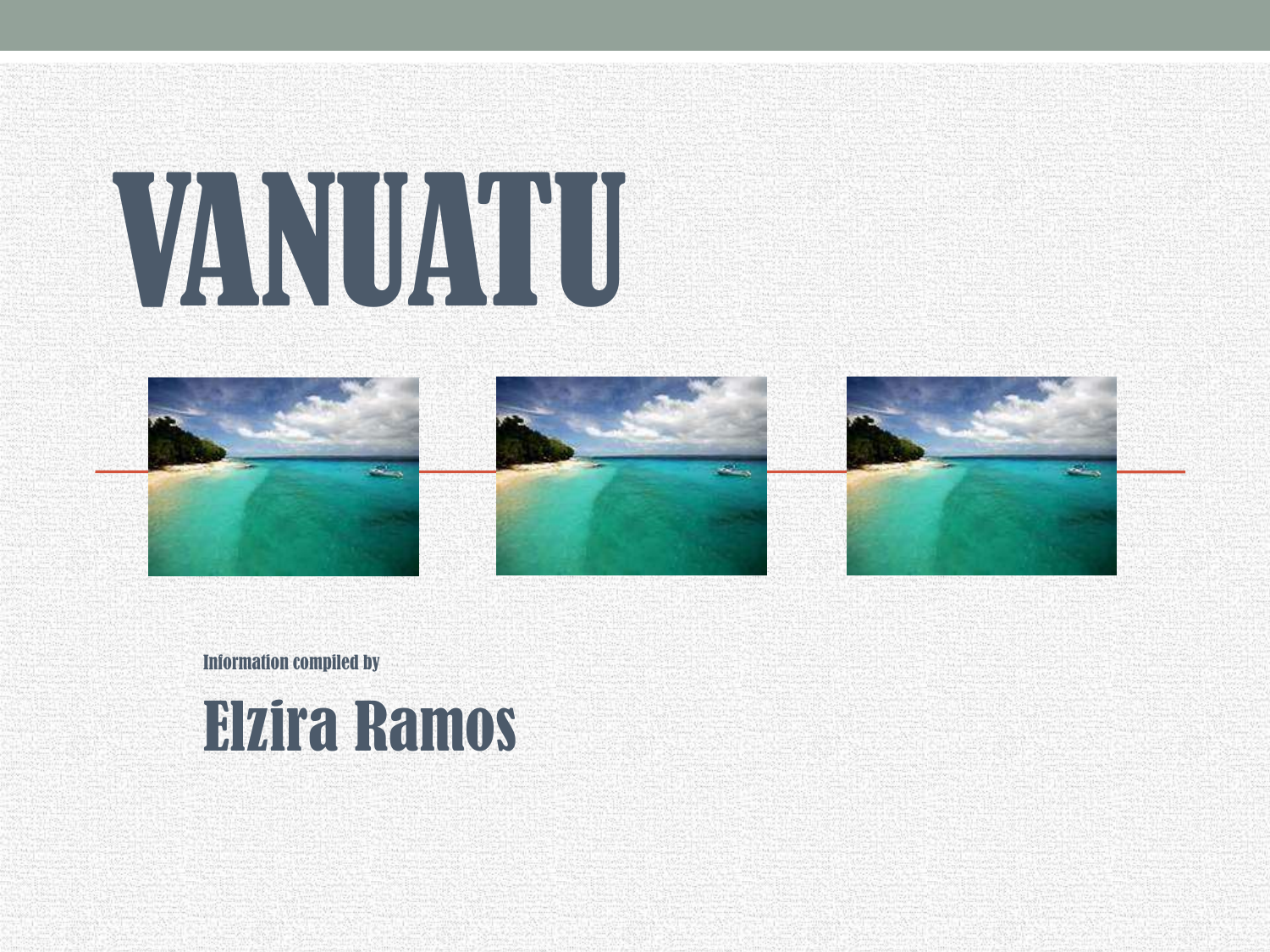## Vanuatu Facts

**The Republic of Vanuatu is located** in the South Pacific between the latitudes 13 degrees and 21 degrees south of the equator and about 500 miles due west of Fiji. It is an irregular Y–shaped chain of about 80 islands, with the total area of about 12,200 sq. km. It is roughly bigger than the state of Connecticut. The largest inhabited island is Espirito Santo. Vanuatu's capital city is Port-Vila, located on the island of Efate.

**The official languages are French and English** due to the colonization of the islands by the French and English**. Bislama** is in a diglossic relationship with English. The national anthem is written in Bislama. There are over forty local languages in everyday use throughout Vanuatu, which are protected by the constitution of the Republic and regarded as part of the national heritage.

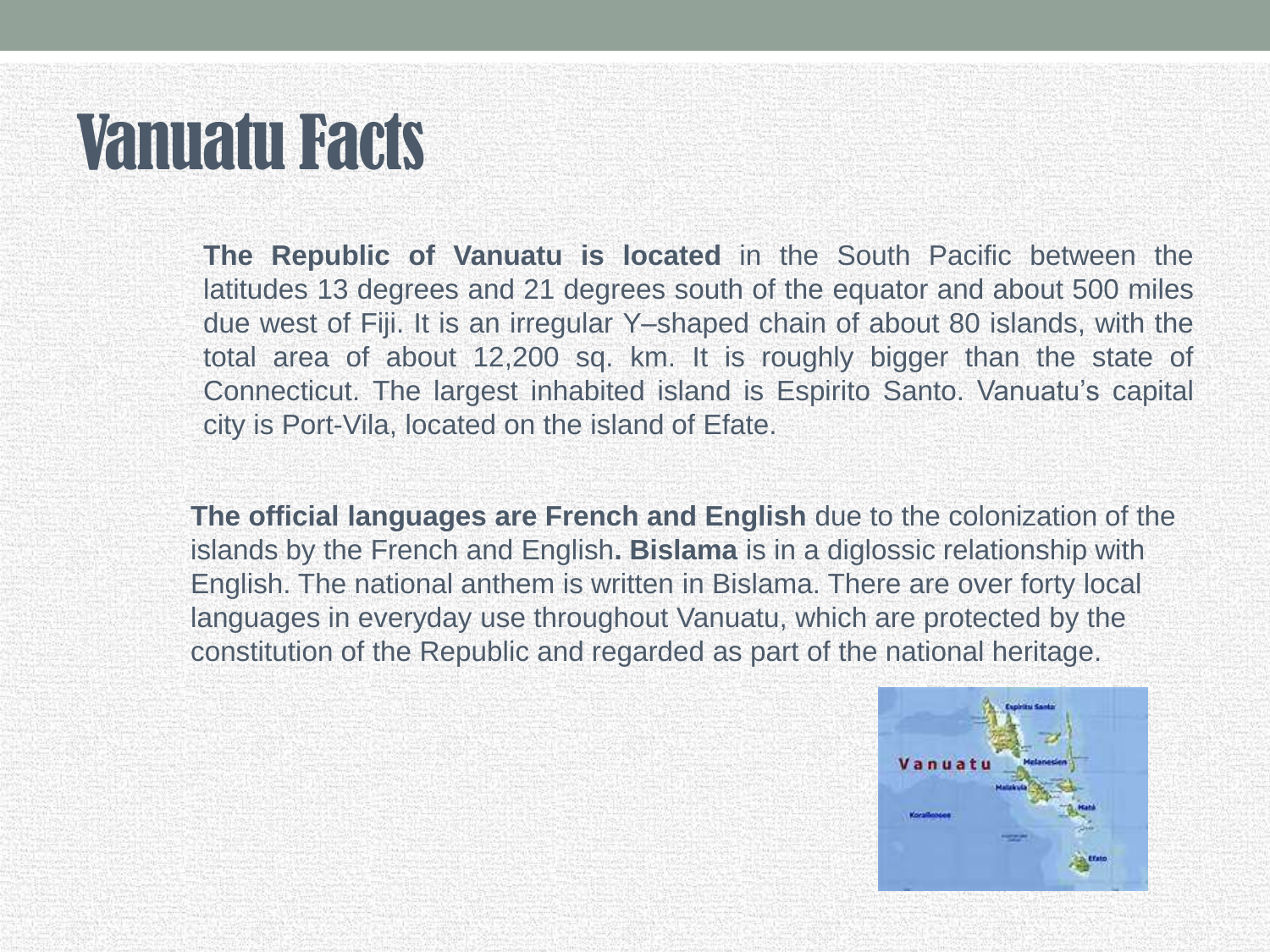# Vanuatu History

**The colonial history of Vanuatu** is unique in the Pacific Islands. For 74 years prior to independence, the islands were ruled as a "condominium," controlled by France and England together. This meant that each colonial power maintained a separate administration. Though these were equal in theory, the actual amount of French and English influence varied greatly from island to island.

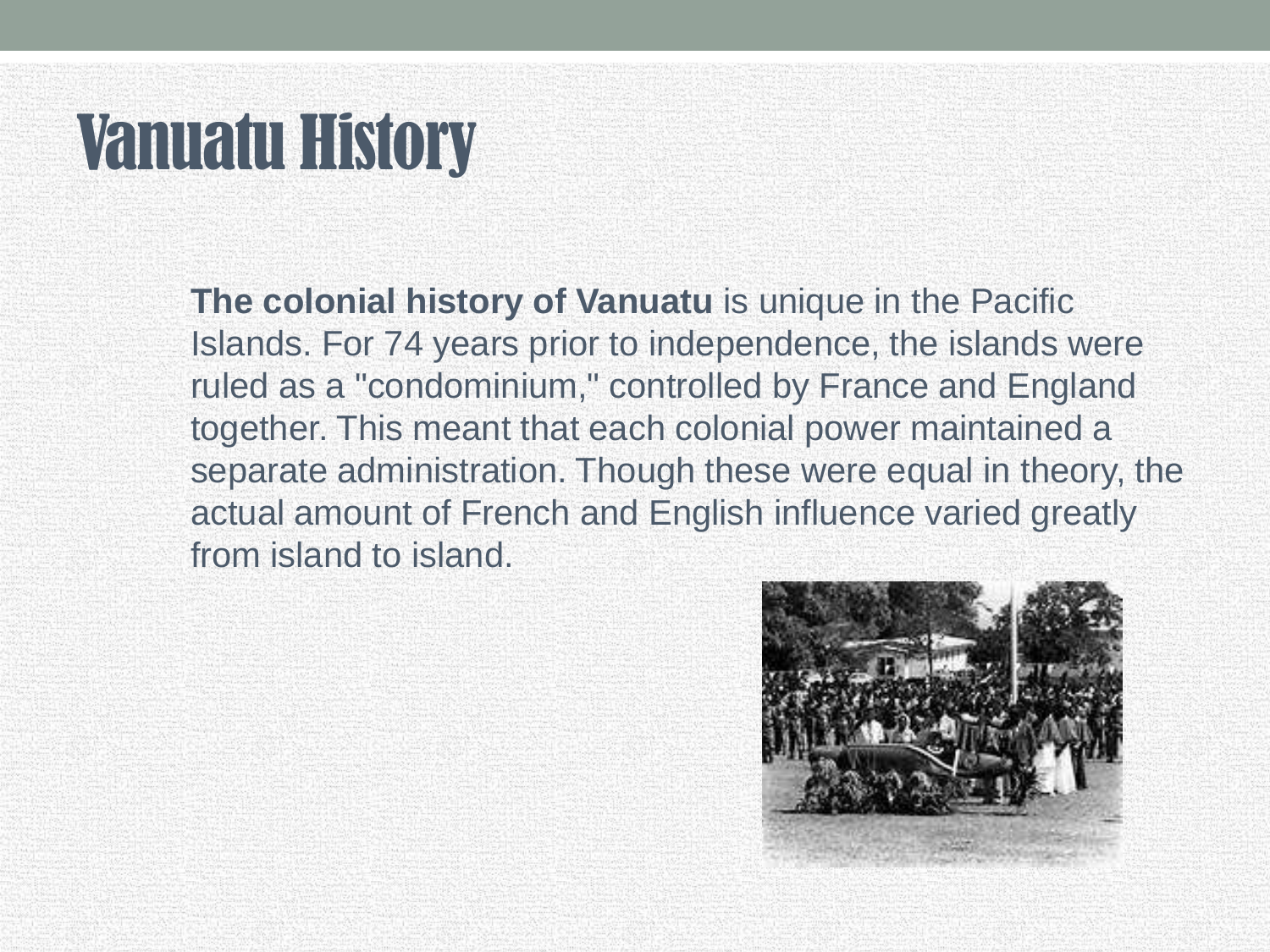### nuatu And Literacy Rates

|                                           | The overall literacy rate is (64% of the population), literacy is relatively widespread among persons under 35 years of age.<br>Primary education is available for almost all children except in a few remote tribal areas. Education is provided in either English or<br>French. In 1992, there were 272 primary schools with 852 teachers and 26,267 students. Student-to-teacher ratio stood at 31 to 1. |     |
|-------------------------------------------|-------------------------------------------------------------------------------------------------------------------------------------------------------------------------------------------------------------------------------------------------------------------------------------------------------------------------------------------------------------------------------------------------------------|-----|
|                                           | General secondary schools had 220 teachers and 4,269 students in the same year. There were also 124 students in teacher<br>training schools and 444 in vocational schools. The pupil-teacher ratio at the primary level was 24 to 1 in 1999. In the same year,                                                                                                                                              |     |
|                                           | 96% of primary-school-age children were enrolled in school, while 23% of those eligible attended secondary school.                                                                                                                                                                                                                                                                                          |     |
|                                           | Excerpt from: http://www.icde.org/projects/regulatory_frameworks_for_distance_education/country_profiles/vanuatu/education_system                                                                                                                                                                                                                                                                           |     |
|                                           | • Youth (15-24 years) literacy rate (%), 2005-2010*, male                                                                                                                                                                                                                                                                                                                                                   | 94  |
|                                           | • Youth (15-24 years) literacy rate (%), 2005-2010*, female                                                                                                                                                                                                                                                                                                                                                 | 94  |
|                                           | · Number per 100 population, 2010, Internet users                                                                                                                                                                                                                                                                                                                                                           | 8   |
|                                           | Pre-primary school participation, Gross enrolment ratio (%), 2007-2010*, male                                                                                                                                                                                                                                                                                                                               | 58  |
| W.                                        | Pre-primary school participation, Gross enrolment ratio (%), 2007-2010*, female                                                                                                                                                                                                                                                                                                                             | 56  |
|                                           | Primary school participation, Gross enrolment ratio (%), 2007-2010*, male                                                                                                                                                                                                                                                                                                                                   | 111 |
|                                           | Primary school participation, Gross enrolment ratio (%), 2007-2010*, female                                                                                                                                                                                                                                                                                                                                 | 105 |
| $\mathcal{L}_{\mathcal{L}_{\mathcal{L}}}$ | Primary school participation, Net enrolment ratio (%), 2007-2010*, male                                                                                                                                                                                                                                                                                                                                     |     |
|                                           | Primary school participation, Net enrolment ratio (%), 2007-2010*, female                                                                                                                                                                                                                                                                                                                                   |     |
|                                           | Primary school participation, Net attendance ratio (%), 2005-2010*, male                                                                                                                                                                                                                                                                                                                                    | 80  |
|                                           | Primary school participation, Net attendance ratio (%), 2005-2010*, female                                                                                                                                                                                                                                                                                                                                  | 82  |
|                                           | Primary school participation, Survival rate to last primary grade (%), 2006-2009*, admin. data                                                                                                                                                                                                                                                                                                              | 71  |
|                                           | Primary school participation, Survival rate to last primary grade (%), 2005-2010*, survey data                                                                                                                                                                                                                                                                                                              | 88  |
|                                           | Secondary school participation, Net enrolment ratio (%), 2007-2010*, male                                                                                                                                                                                                                                                                                                                                   | ×   |
|                                           | Secondary school participation, Net enrolment ratio (%), 2007-2010*, female                                                                                                                                                                                                                                                                                                                                 |     |
|                                           | Secondary school participation, Net attendance ratio (%), 2005-2010*, male                                                                                                                                                                                                                                                                                                                                  | 38  |
|                                           | Secondary school participation, Net attendance ratio (%), 2005-2010*, female                                                                                                                                                                                                                                                                                                                                | 36  |
|                                           |                                                                                                                                                                                                                                                                                                                                                                                                             |     |

[Ex](http://www.unicef.org/infobycountry/vanuatu-statistics.htm/)[cerpt from: www.unicef.org/infobycountry/vanuatu-statistics.htm/#90](http://www.unicef.org/infobycountry/vanuatu-statistics.htm/)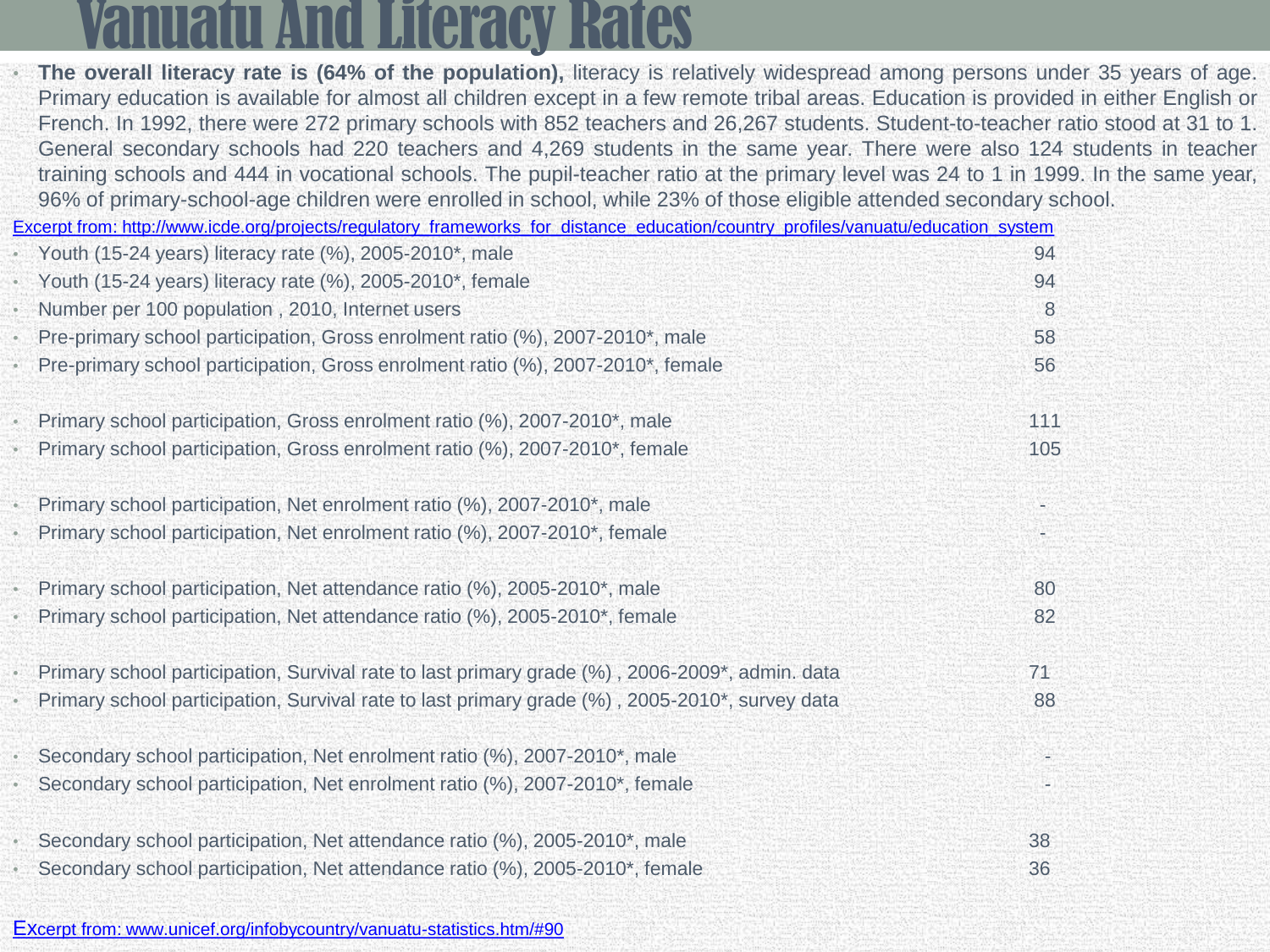# Vanuatu Education

- **The Vanuatu education system** recognizes six levels of education. These are: Preschool (ages 3–5), Primary (ages 6–12), Junior Secondary (ages 13–16), Senior Secondary (ages 17–20), Technical Education (ages 13–18) and Tertiary Education (ages 19 and up). Since 2003, the Ministry of Education has sought to provide an additional two years of primary education and to shorten junior secondary school to two years.
- **Primary and secondary education is both free** and compulsory. However, education in Vanuatu is neither in practice. School attendance in Vanuatu is the lowest in the Pacific. Primary and secondary schools charge fees for tuition, boarding, textbooks and other services and materials. Widespread rural poverty means that fees are a significant barrier to school attendance. High rates of non-attendance are also partly attributable to the discouragement arising from poor quality schooling, student health issues, rural isolation and the competing demand for child labor to support the household economy. Student progress is limited by quotas and the inadequate supply of school places, particularly in secondary schools.
- Excerpt from:
- http://www.icde.org/projects/regulatory\_frameworks\_for\_distance\_education/country\_profiles/vanuatu/education\_syst em/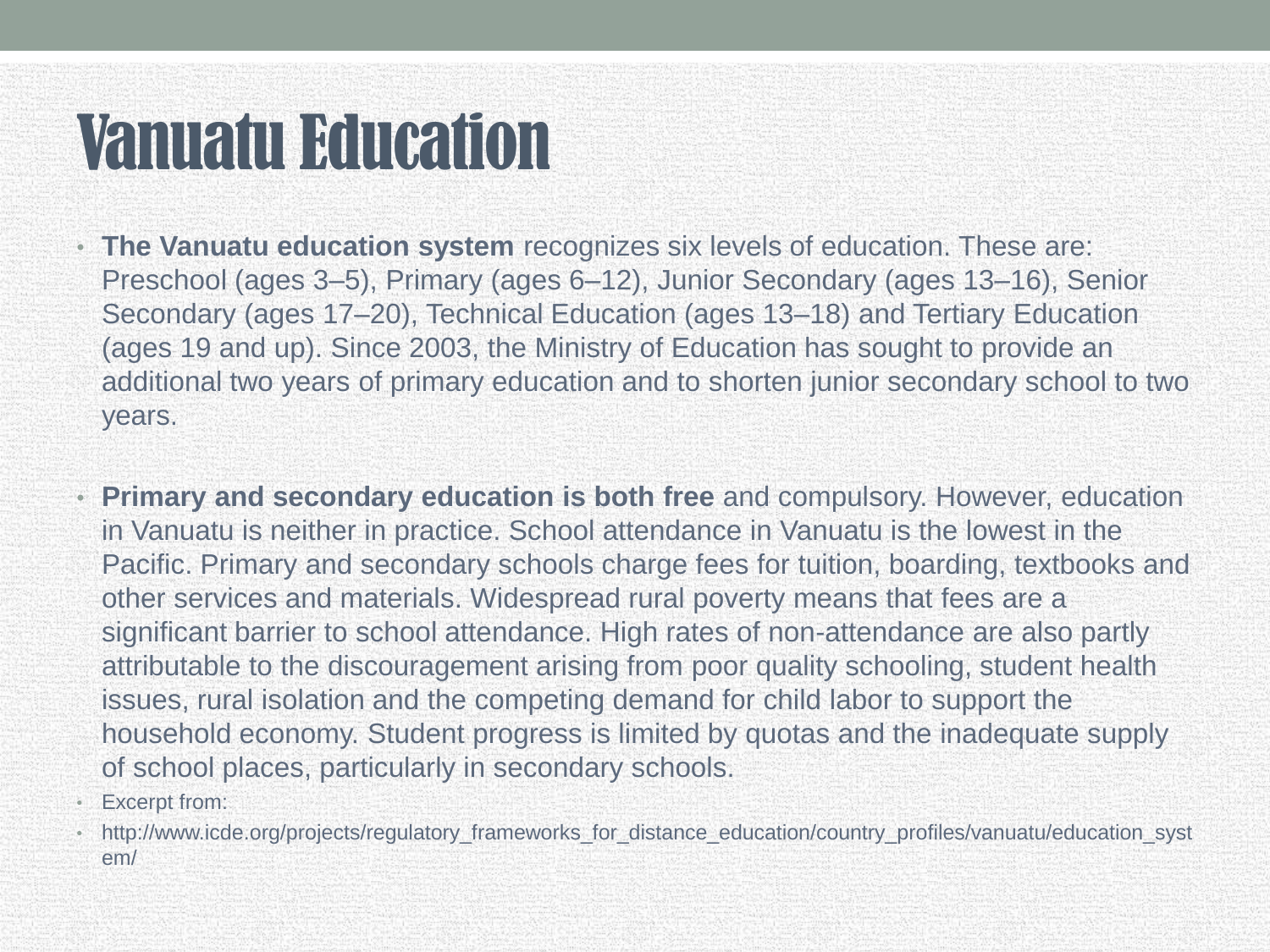## Vanuatu Education: Early Childhood

- **Early childhood education** for children aged 4-5 years is provided through community and church-run preschools. The latest available figures (2007) indicate that there were 644 preschools in Vanuatu.
- Cost, cultural factors and the limited number of places mean that preschool enrolments are small as a percentage of the preschool population. Even in the Port Vila area, it is estimated that as few as 13% of preschool aged children are enrolled in a pre-school.

**Although preschool education began** in Vanuatu as early as the 1960s, early childhood education was for a long time been accorded a low priority by the Vanuatu Government. This situation is slowly changing and Ministry of Education now gives increasing attention to preschools. The Ministry funds the Vanuatu Early Childhood Association (VEJA), a NGO which has existed since the early 1980s. Working with the VEJA, the Ministry of Education is currently addressing a number of pressing issues. The Ministry has approved guidelines on preschool standards and funds a network of Preschool Coordinators, who train preschool teachers and work to raise community awareness. The Ministry's efforts in this area are constrained by the relatively meager allocation of resources to the early childhood sector: as little as 0.1% of total budget in 2009.

#### **Excerpt from:**

http://www.icde.org/projects/regulatory\_frameworks\_for\_distance\_education/country\_profiles/vanuatu/education \_system/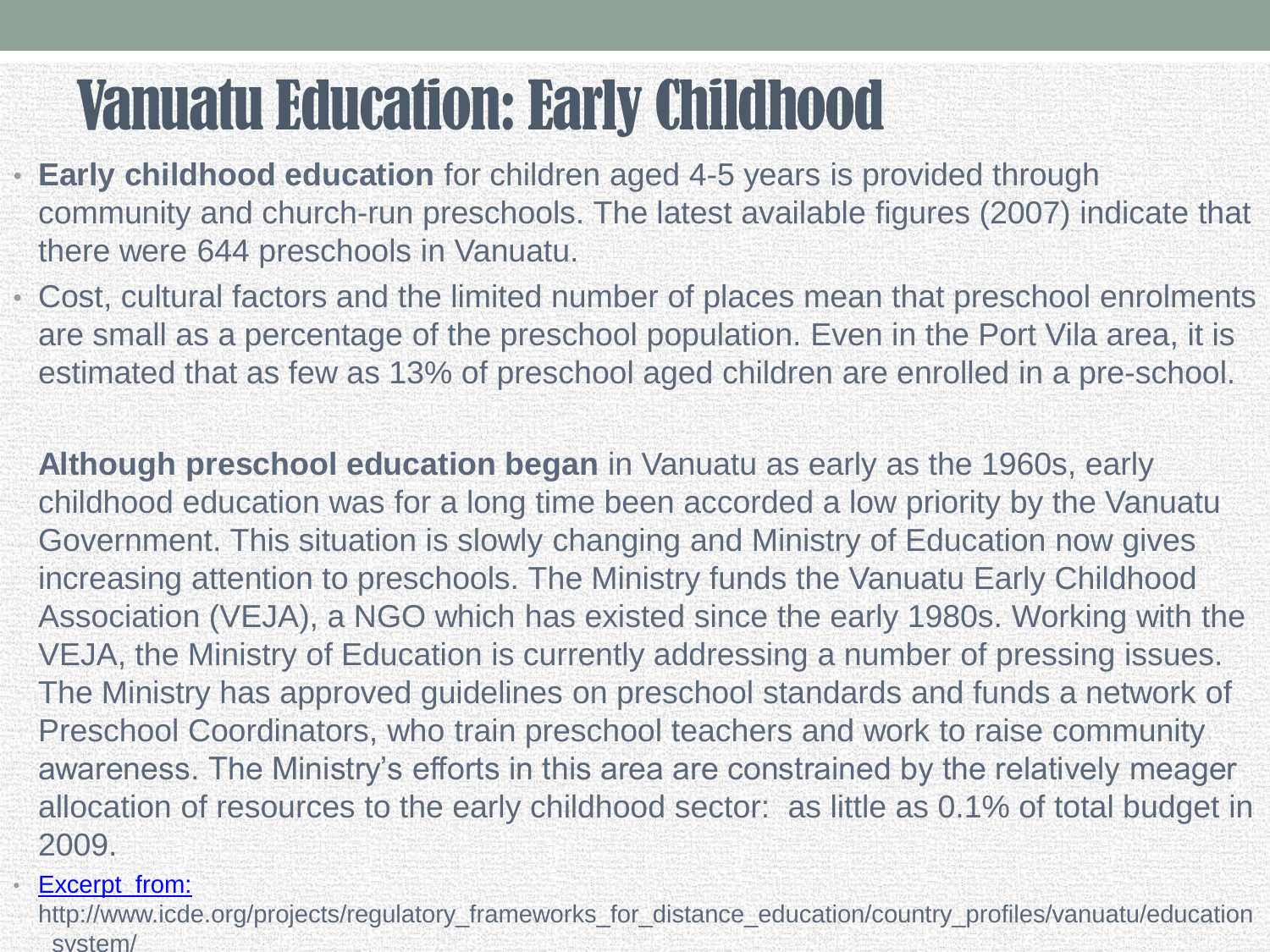## Vanuatu Education Primary and Secondary

- **Primary education** extends from grade 1-7. Around 96% of students in this age range actually attend primary school. This statistic combined with poor retention rates of students moving on the secondary may be linked to low adult literacy rates.
- There were 488 primary schools in Vanuatu in 2007. Most of these schools are located in rural communities. High drop-out rates and non-attendance are a continuing problem. According to one estimate, the completion rate for Vanuatu primary students is only 73.2%. Before the recent introduction of fee subsidies, access to primary education was in decline and continued progress towards the universal basic education depends on foreign aid funding.

**Excerpt from:** 

[http://www.icde.org/projects/regulatory\\_frameworks\\_for\\_distance\\_education/country\\_profiles/vanuatu/education](http://www.icde.org/projects/regulatory_frameworks_for_distance_education/country_profiles/vanuatu/education_system/) [\\_system/](http://www.icde.org/projects/regulatory_frameworks_for_distance_education/country_profiles/vanuatu/education_system/)

- **Junior Secondary** is from grades 8-10 and senior secondary from grades 11-13. Only 17% of students in the secondary age-group are enrolled in a school.
- There are secondary schools (typically boarding schools) in each province and in the Port Villa area. The number of secondary schools has increased in recent years: from 42 in 2004 to 81 in 2007. Most of these schools are junior secondary schools and there is a serious shortage of places. Rates of non-attendance are high and increase sharply as student age rises. This trend is associated with "push-out" phenomenon, the process whereby quotas exclude increasing numbers of school-age children at each stage.
- **Excerpt from:**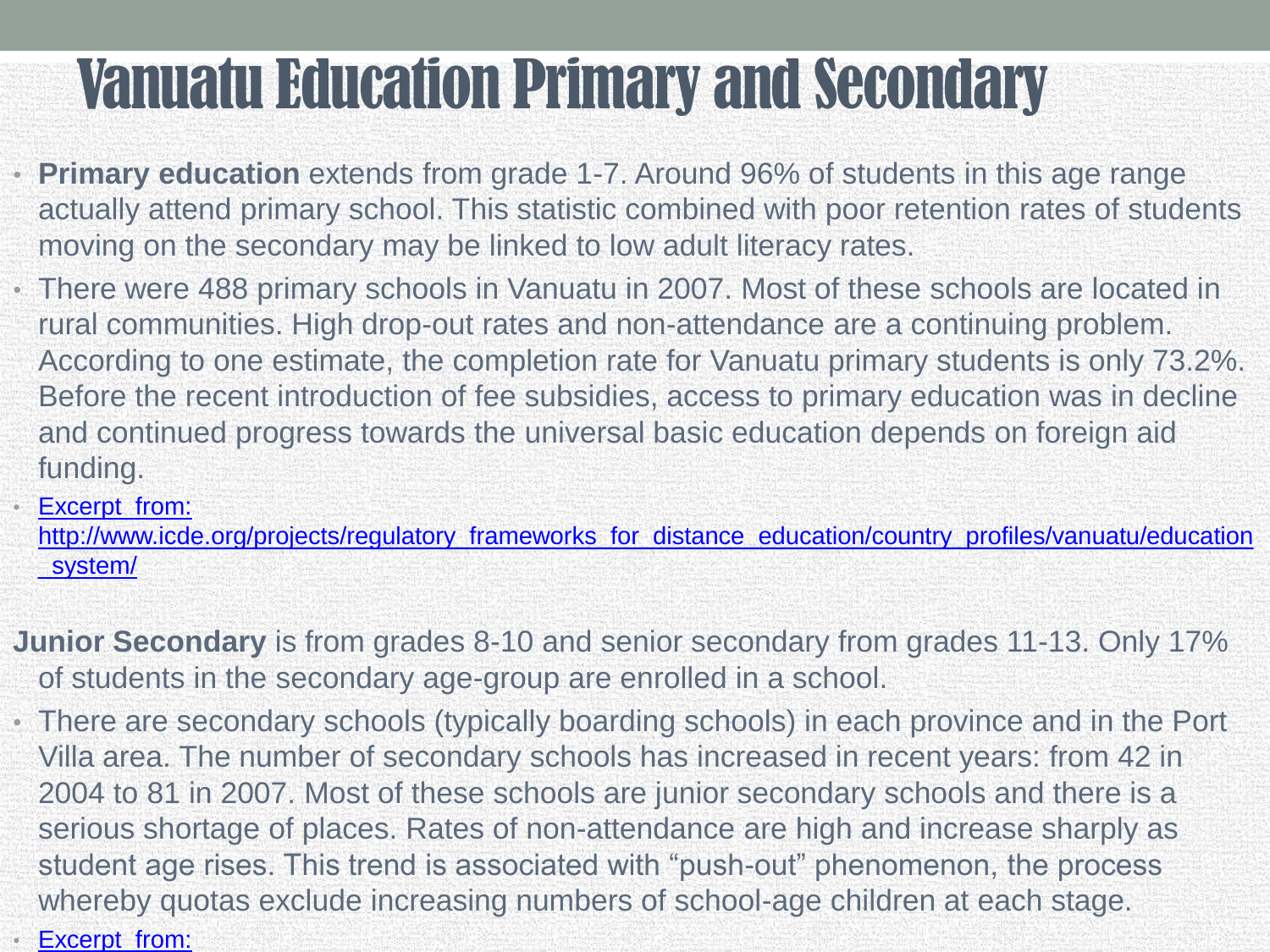### Vanuatu Other Educational Contexts

#### • **Non-Government Schools**

- Most secondary schools are government-funded, but are also a number of church schools receiving part-funding. In 2006, private school grants accounted for an estimated 19.2% of Ministry of Education expenditure.
- In addition to church-run schools, there are a number of private schools. Some of these teach on the basis of overseas curricula. The Port Vila International School (PVIS) offers education up until Year 10, based on the Australian and New Zealand curriculum. There is also a private Francophone secondary school, the Ecole Francaise de Port Vila, which follows the traditional French primary and secondary curriculum.

#### • **Vocational education and training (VET)**

- Post-secondary education is relatively small part of the education sector in Vanuatu. Less than 5% of the post-school age population are enrolled in post-secondary education. The underrepresentation of women is particularly marked in both TVET and university study.
- From the late 1990s onwards, the Vanuatu Government has placed increasing emphasis on TVET. The government-run *Vanuatu Institute of Technology* (VIT) is the major TVET provider in the country, with a main campus in Port Vila and two smaller provincial centers. The VIT has benefited in recent years from support from foreign agencies such as the European Union (EU) and AusAID.

#### Excerpt from:

http://www.icde.org/projects/regulatory\_frameworks\_for\_distance\_education/country\_profiles/vanuatu/education\_system/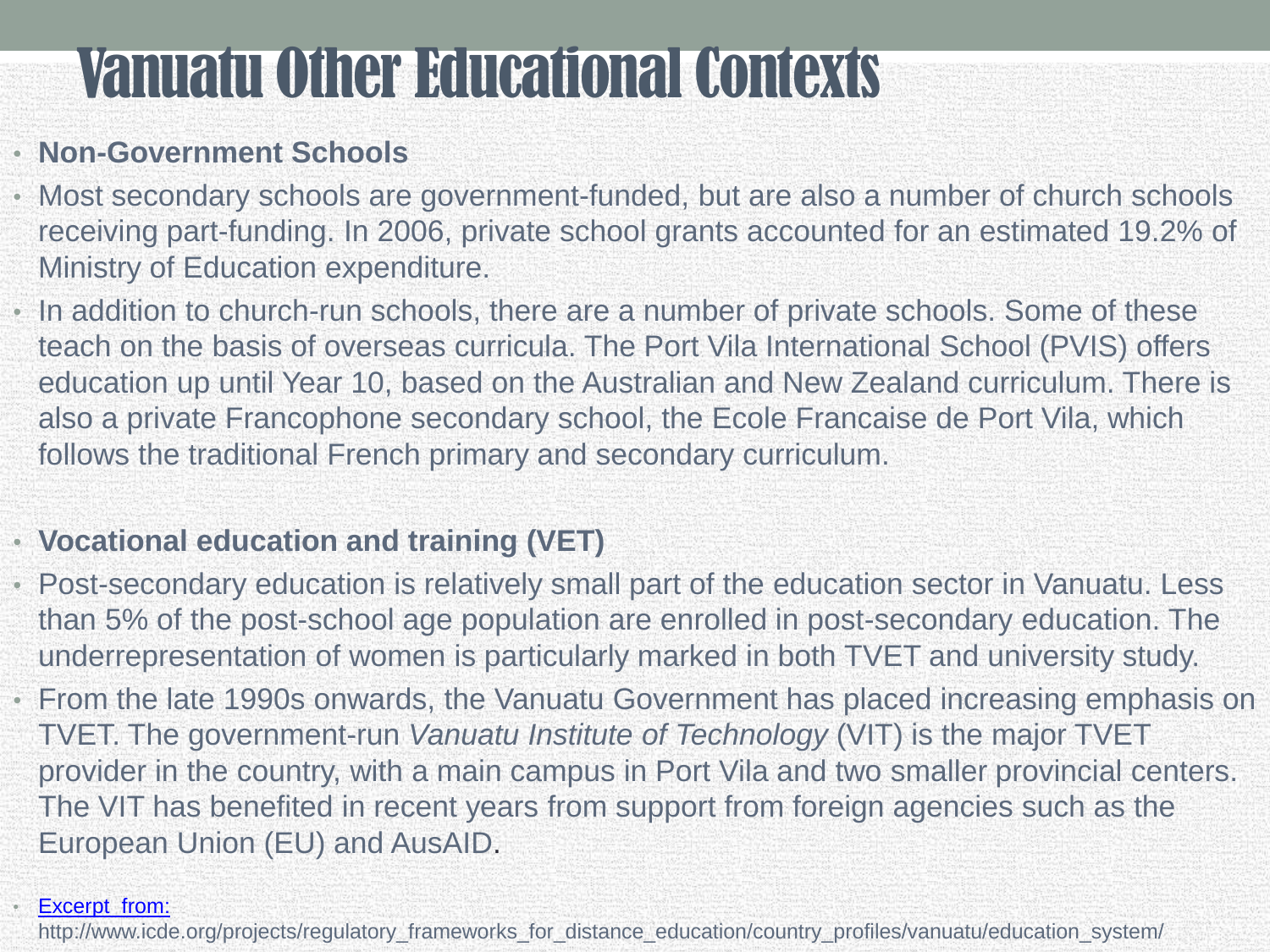# Vanuatu Educational Values

• **Public spending on education by the Vanuatu Government** averaged 6.4% of GDP and 28.1% of total government outgoings in 2008. Despite this high (by world standards) level of expenditure, there are persistent concerns regarding curricula and teaching outcomes. Teacher training standards are extremely low. Over a third of all teachers in Vanuatu have not completed secondary school. Teacher absenteeism also remains a significant issue. Despite the high level of spending on education, many rural schools lack basic teaching equipment, facilities and materials, while the level of physical infrastructure is often poor.

Excerpt from:

[http://www.icde.org/projects/regulatory\\_frameworks\\_for\\_distance\\_education/country\\_profiles/va](http://www.icde.org/projects/regulatory_frameworks_for_distance_education/country_profiles/vanuatu/education) [nuatu/education\\_](http://www.icde.org/projects/regulatory_frameworks_for_distance_education/country_profiles/vanuatu/education)system/

- **The Ministry of Education** is mandated to provide one of the fundamental human rights education for all. Education is the pre-eminent tool for achieving increased economic prosperity and social welfare and stability.
- The Ministry provides education that is well managed, relevant and of a good quality to ensure that all the people of Vanuatu participate fully in the nation's social, cultural and economic development. The Ministry aims to create an education system, which provides good conditions for knowledge, skills and values development, with the view of enhancing a harmonious and peaceful society, conducive to the promotion of a sustainable Way of life in Vanuatu.

Excerpt from: http://www.governmentofvanuatu.gov.vu/index.php?option=com\_content&view=article&id=89&It  $emid = 200$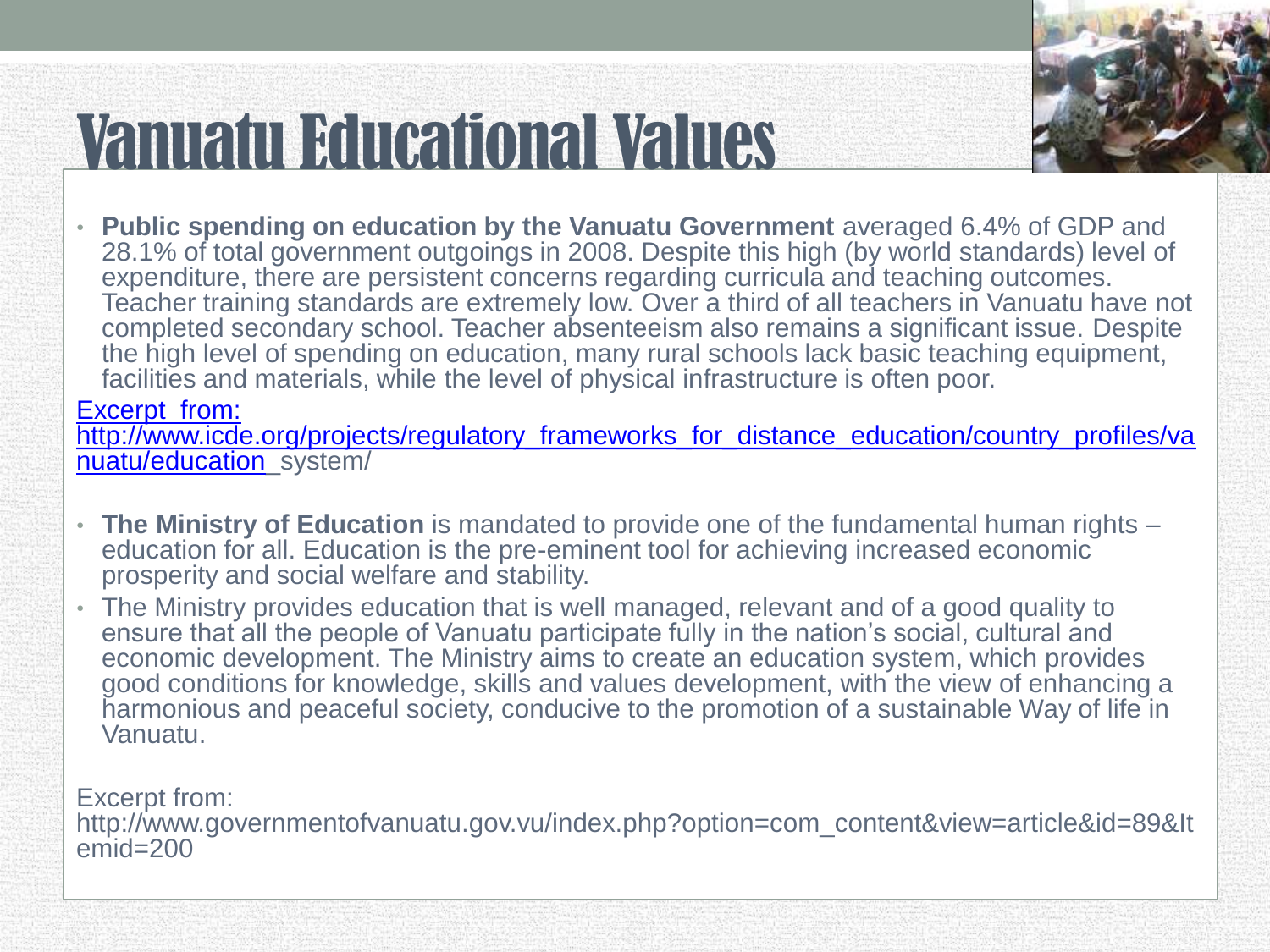## Vanuatu Global Relationships

• **Major countries of destination of migrants from Vanuatu are** Australia, France, New Caledonia, and New Zealand.

*Doing Business In Vanuatu (1992) Price Waterhouse*

- **U.S. Assistance to Vanuatu**. The Vanuatu Government's main focus has been to raise the economy, which is primarily agricultural. The United States is a major financial contributor to international and regional organizations that assist Vanuatu, including the World Bank, UN Children's Fund, World Health Organization, UN Fund for Population Activities, and Asian Development Bank (ADB). Peace Corps volunteers are assisting communities in Vanuatu in the areas of health and Education. *Except from: www.state.gov*
- **Australia has invested \$192.9 million in Vanuatu** over the previous three years. Their investment has contributed to important development results including: 312 teachers were trained, 43,384 textbooks were delivered to primary schools, minimum school standards were endorsed, and a new national curriculum for kindergarten to Year 3 was developed in 2011. This will lead to improved education quality for over 40,000 primary school children.
- *Excerpt from: http://www.ausaid.gov.au/countries/pacific/vanuatu/Pages/default.aspx*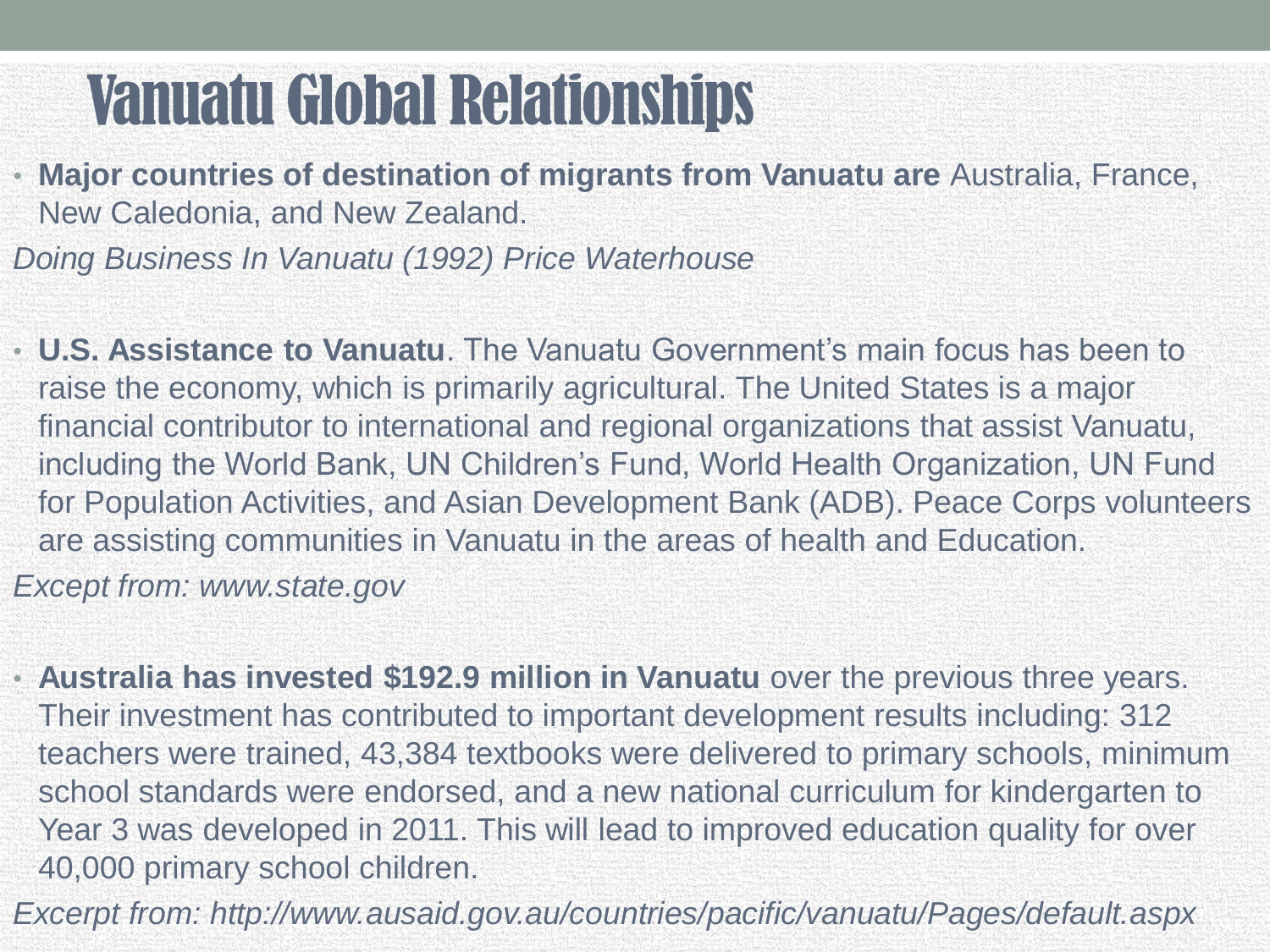## Vanuatu Global Relationships

• **New Zealand's links with Vanuatu are long-standing**, dating back to Bishop Selwyn and the founding of the Melanesian Mission in 1849. Diplomatic relations were established following Vanuatu's independence in 1980. A resident New Zealand High Commission was established in 1987 in Port Vila, with accreditation prior to that coming from Honiara. Both countries enjoy a regular program of high-level visits and exchanges, and have been working together to develop a number of bilateral initiatives aimed at strengthening the relationship and supporting Vanuatu's development goals. Excerpt from:<http://www.mfat.govt.nz/Countries/Pacific/Vanuatu.php>

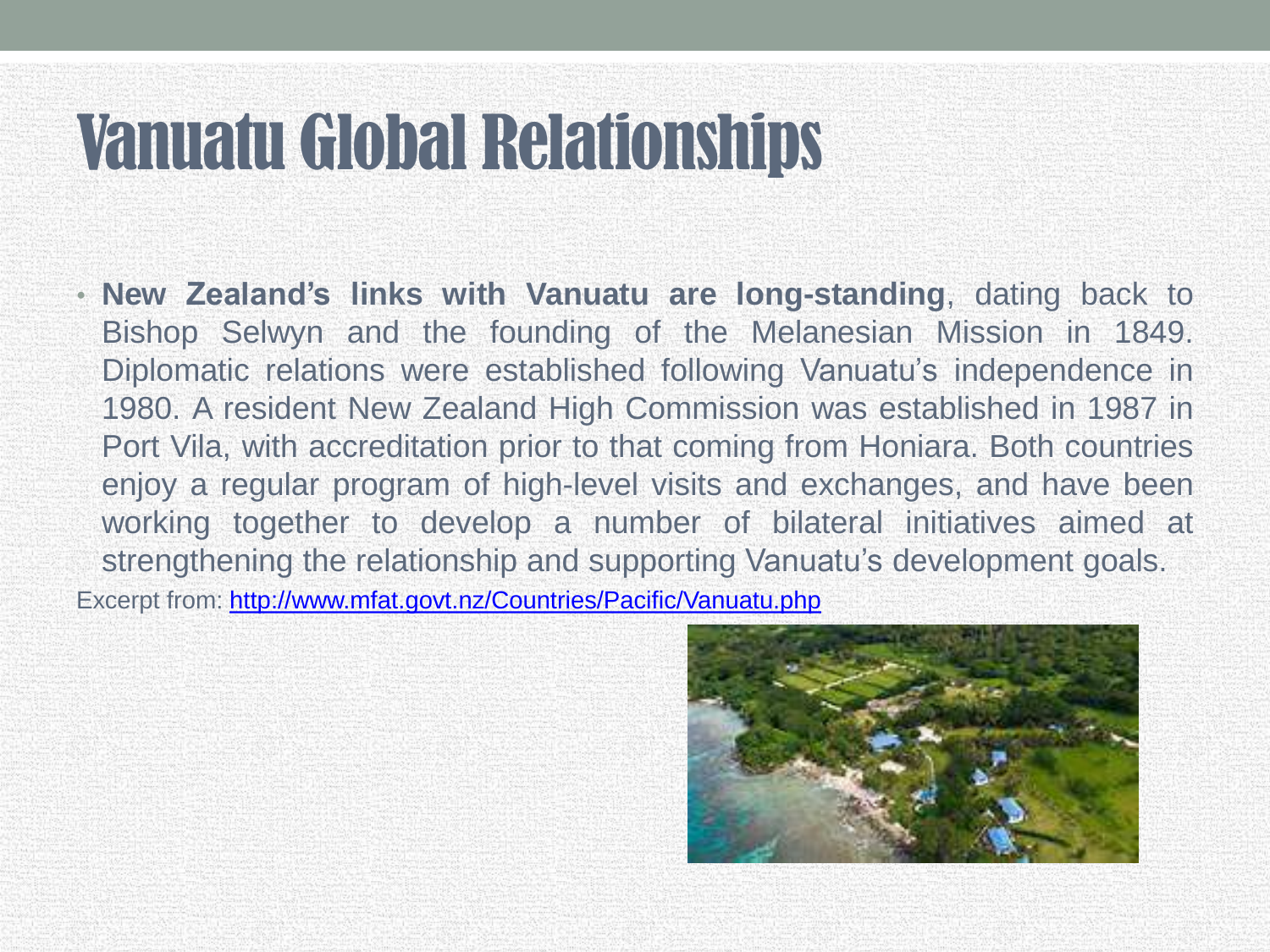# Vanuatu References

- Websites:
- [www.state.gov](http://www.state.gov/)
- [www.encyclopedia.com](http://www.encyclopedia.com/)
- [www.unicef.org/infobycountry/vanuatu-statistics.htm/#90](http://www.unicef.org/infobycountry/vanuatu-statistics.htm/)
- [www.nationsencyclopedia.com/Asia-and-Oceania/Vanuatu-Education.html](http://www.nationsencyclopedia.com/Asia-and-Oceania/Vanuatu-Education.html)
- [http://www.icde.org/projects/regulatory\\_frameworks\\_for\\_distance\\_education/country\\_profiles/vanuatu/educat](http://www.icde.org/projects/regulatory_frameworks_for_distance_education/country_profiles/vanuatu/education_system/) [ion\\_system/](http://www.icde.org/projects/regulatory_frameworks_for_distance_education/country_profiles/vanuatu/education_system/)
- *http://www.ausaid.gov.au/countries/pacific/vanuatu/Pages/default.aspx*
- http://www.governmentofvanuatu.gov.vu/index.php?option=com\_content&view=article&id=89&Itemid=200
- Books:
- *(2007) Worldmark Encyclopedia of The Nations Asia & Oceania*, *Twelfth Edition,* Thomson Gale Publishing
- Denis O'Byrne, David Harcombe, (1991) *Vanuatu*, *Third Edition,* Lonely Planet Publications,
- Terence E. Hays,(1991), *Encyclopedia of World Cultures*, *Volume II*, Oceania, G. K. & Co
- Price Waterhouse,(1992) *Doing Business In Vanuatu*, *Information Guide,* Price Waterhouse Firm
- Images: No author (s) found on slide reference search.
- Cover Slidehttp://www.geo.fr/var/geo/storage/images/voyages/guides-de-voyage/oceanie/vanuatu/108562- 26-fre-FR/vanuatu\_940x705.jpg
- Slide #2: http://www.survivorskills.com/vanuatu/images/vanuatu-lrg.jpg
- Slide #3: http://vanuatudaily.files.wordpress.com/2012/07/first-vanuatu-flag-raising-at-grand-stand-30-july-1980.jpg
- Slide #4: <http://wa2.www.unesco.org/uil/litbase/media/Vanuatu2.png>
- Slide #11: http://www.worldpropertychannel.com/news-assets/Vanuatu-wpcki.jpg